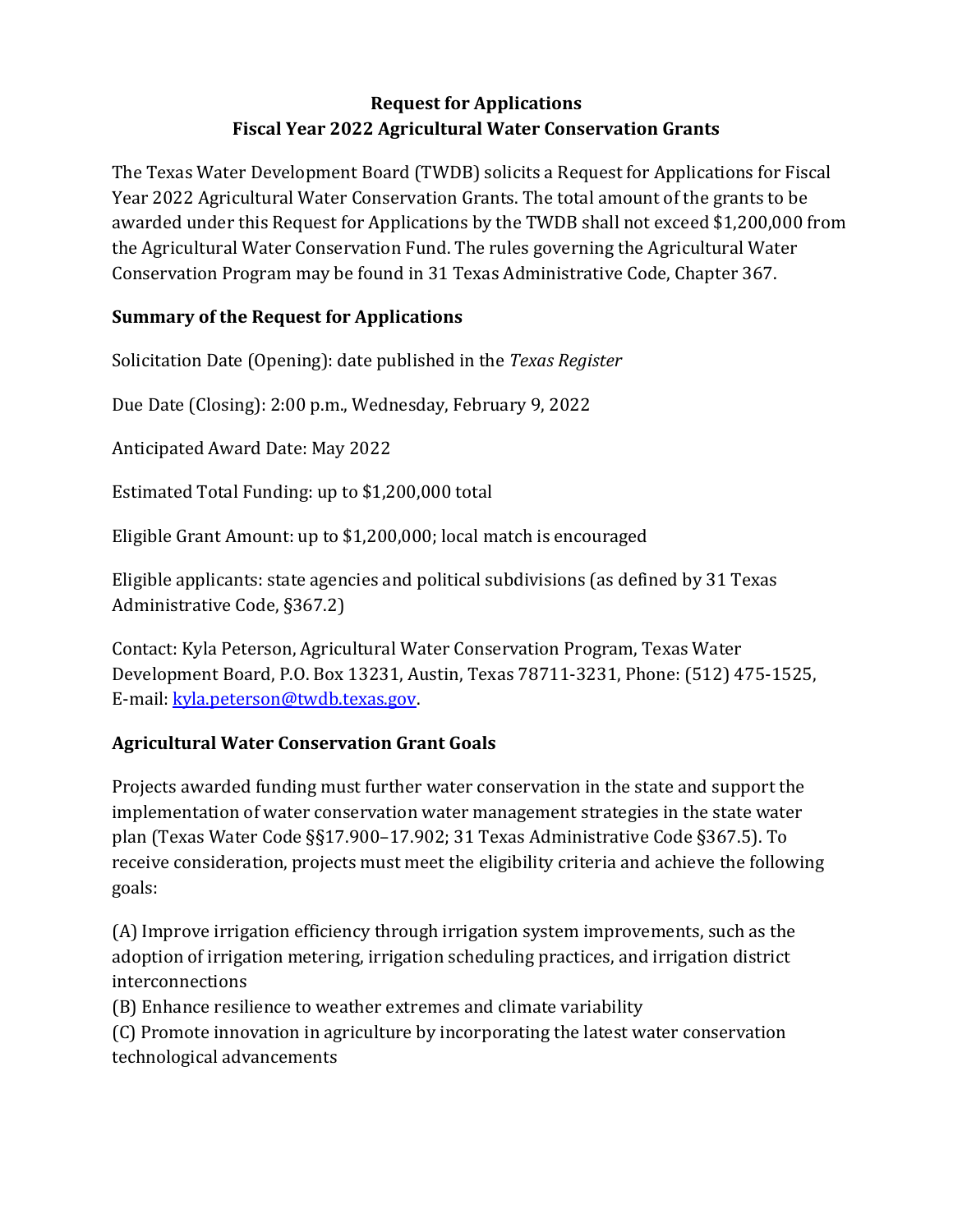# **Agricultural Water Conservation Grant Actions and Objectives**

To achieve the aforementioned goals, the project description, scope of work, and deliverables should incorporate as many as possible of the following actions and objectives:

(1) Quantify actualized water savings with proven methodology and provide baseline water usage prior to project implementation

(2) Engage agricultural producers and water managers through educational outreach in the form of field days, workshops, seminars, or demonstrations in classroom settings and on farms involved in the projects

(3) Promote the adoption of innovative water conservation practices and technologies that result in improvements to irrigation efficiency and soil health

(4) Identify methods to measure and report water conservation performance metrics such as water usage, soil water holding capacity, and infiltration

(5) Determine the long-term sustainability, feasibility, and profitability of the conservation practice(s) by quantifying the return on investment

- (6) Build upon the success of existing agricultural water conservation efforts
- (7) Leverage funding support from local, state, federal, and private industry partners

Funding recipients must submit annual reports, irrigation water use data, and an estimate of actual water savings realized through the implementation of the project for a period of three to five years. Additional details and the exact scope of work will be negotiated with selected applicant(s) and may include a comprehensive final report upon project completion.

## **Grant Amount**

Through this announcement, the TWDB has up to \$1,200,000 available from the Agricultural Water Conservation Fund for Fiscal Year 2022 Agricultural Water Conservation Grants. The TWDB awards these funds through a statewide competitive grants process. The TWDB evaluates all proposals based upon the specific criteria set forth in this solicitation and application instructions.

Eligible costs are those directly attributed to the project including planning, design, purchase, acquisition, installation, construction, monitoring, reporting, administration, management, educational outreach, and dissemination of project findings. Indirect expenses such as the applicant's overhead are not eligible for reimbursement and will not count towards the local match when being evaluated by the technical review team. Eligible travel expenses of the contractor and their subcontractors are limited to the maximum amounts authorized for state employees by the General Appropriations Act. Additionally, any out-of-state travel expenses must be directly related to the approved scope of work in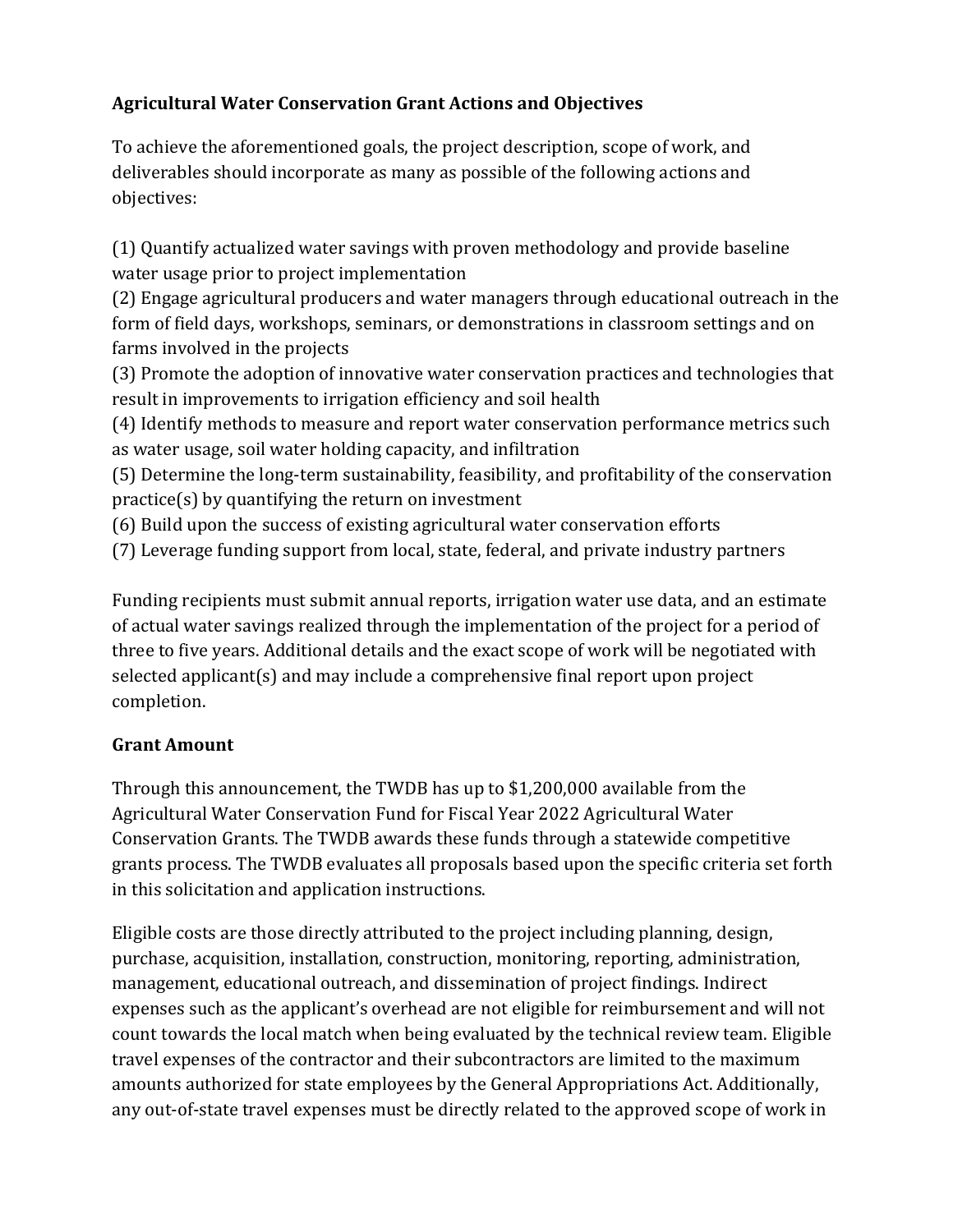the contract and should be pre-approved by the Executive Administrator, or designated staff, prior to reimbursement.

## **Application Instructions**

Applications must be consistent with the format provided in the Agricultural Water Conservation Grant Application instructions, which are located on the TWDB website at: [http://www.twdb.texas.gov/about/contract\\_admin/request/.](http://www.twdb.texas.gov/about/contract_admin/request/)

Application instructions are also available upon request from Kyla Peterson, (512) 475- 1525, [kyla.peterson@twdb.texas.gov.](mailto:kyla.peterson@twdb.texas.gov) 

Grant applicants must submit one digital copy to  $Bid$ -room@twdb.texas.gov by the Closing Due Date, February 9th 2022 at 2:00 p.m.

Please include the subject line of **"FY 22 Ag Grant App, [Entity Name], [Amount]."**

Contact TWDB if you have any questions regarding qualifications or grant contract specifics.

## **Application Criteria and Selection Process**

Prior to technical review, each application will be screened for completeness and compliance with the provisions of this notice. Incomplete applications and those that do not meet the provisions of this notice and the requirements of 31 Texas Administrative Code Chapter 367.5–367.7, as identified in the application instructions, may be eliminated from competition. Applications meeting the provisions of this notice will be scored by a technical review panel. 31 Texas Administrative Code Sections 367.8 and 367.9 require that in reviewing an application for an agricultural water conservation grant, the TWDB shall consider (1) degree to which the applicant has used other available resources to finance the use for which the application is being made; (2) willingness and ability of the applicant to raise revenue; (3) commitment of the applicant to agricultural water conservation; and, (4) the water conservation benefits that will be gained by making the grant. Priority consideration may be given in the scoring and ranking of applications to projects that focus on quantifying water savings.

Prior to approving a grant, the TWDB must find that the grant funds will (1) supplement rather than replace money of the applicant (to aid in making this determination, the applicant must provide an operating budget illustrating the financial need for the grant funds); (2) serve the public interest (in making this finding the TWDB shall include a finding that the grant will assist in the implementation of a water conservation water management strategy identified in the most recent applicable approved regional water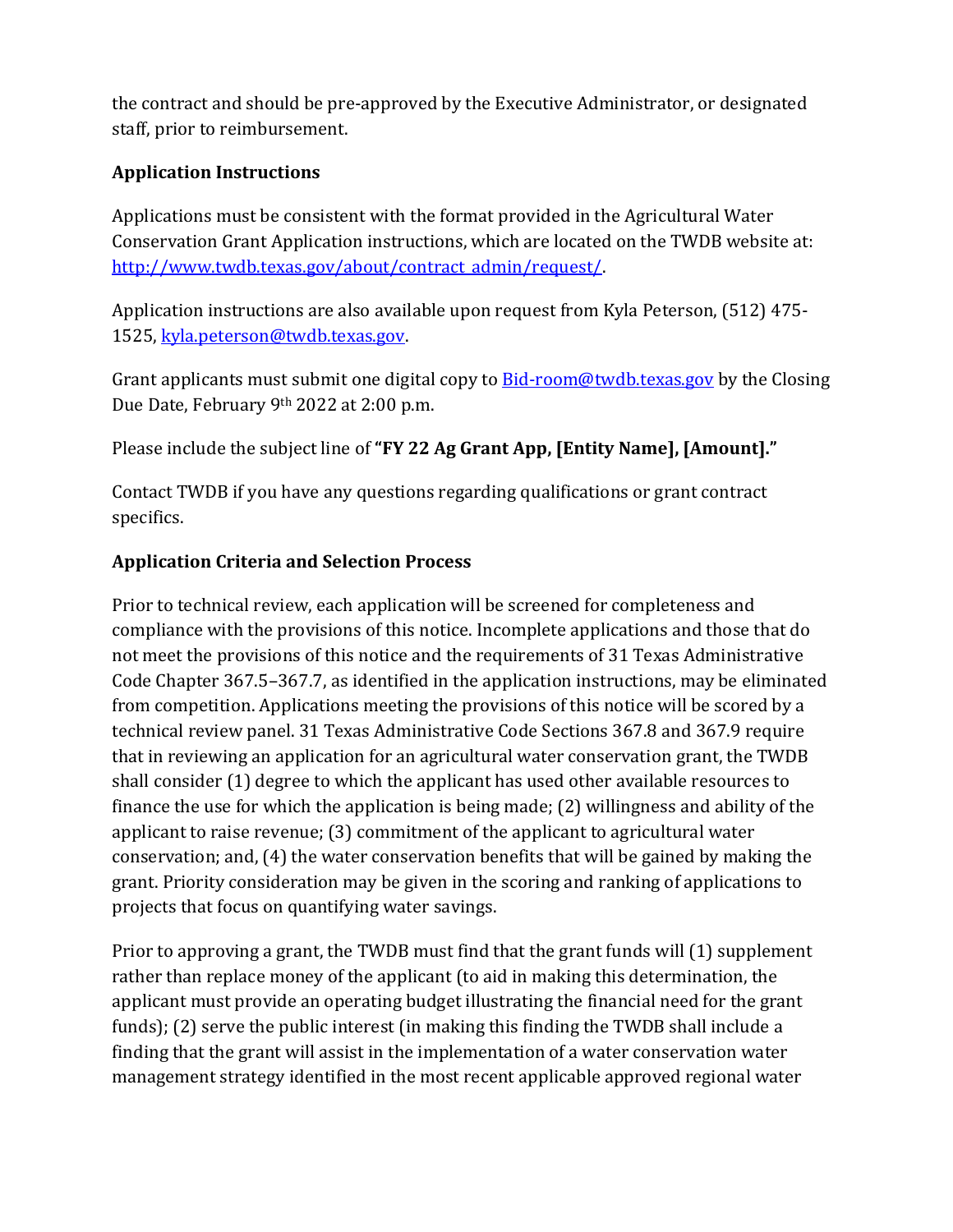plan or state water plan); and, (3) further water conservation in the state (TWC §§17.900– 17.902).

In addition to the required considerations and findings, the technical review panel will further evaluate the applications using the following criteria: (1) sound and practical approach for implementing project as per the Request for Applications guidelines, by achieving the Agricultural Water Conservation Program Goals; (2) clearly identified tasks that incorporate the Agricultural Water Conservation Project Actions and Objectives, deliverables, products, and reporting timelines; (3) staff with the technical expertise needed to carry out the project; and, (4) proposed cost estimates (budget) that are reasonable, adequately justified, and include supplemental funding sources. Priority consideration may be given to projects focused on realized water savings.

## **Funding and Partial Funding Provisions**

The TWDB reserves the right to reject all proposals and make no awards under this announcement. In addition, the TWDB reserves the right to partially fund proposals by funding discrete activities, portions, or phases of a proposed project. The TWDB also reserves the right to award funding in an amount greater than any stated limits per project, if applicable. If the TWDB decides to partially fund a proposal, it will do so in a manner that does not prejudice any applicants or affect the basis upon which the proposal, or portion thereof, was evaluated or selected for award, and that maintains the integrity of the competition and the evaluation/selection process. The TWDB reserves the right to reject parts of any or all applications if staff determines that the application(s) does not adequately meet the required criteria or if the funding available is less than the requested funding.

### **Negotiations with Selected Applicants**

The applicable scope of work, deliverables, timelines, budgets, and contract terms will be negotiated after the TWDB awards the selected applicants. Failure to arrive at mutually agreeable terms of a contract with the selected applicant shall constitute a rejection of the Board's offer and may result in subsequent negotiations with other applicants.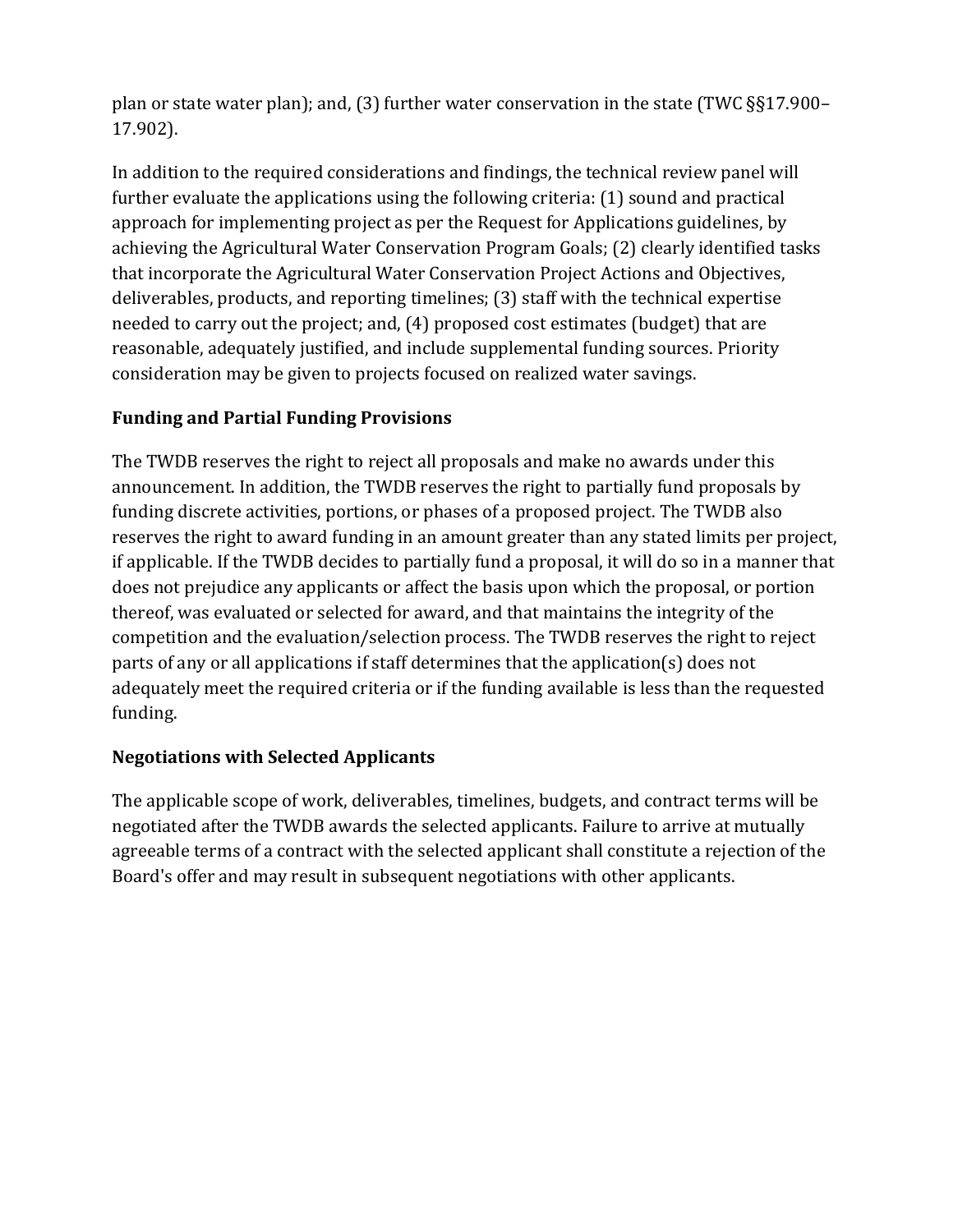# **Application Instructions Fiscal Year 2022 Agricultural Water Conservation Grants**

The Texas Water Development Board's (TWDB) Agricultural Water Conservation Fund offers grants to state agencies and political subdivisions of the State of Texas for agricultural water conservation projects or programs that address the topics published in the recent Request for Applications in the *Texas Register*.

**When to apply:** The TWDB publishes a Request for Applications in the *Texas Register* at least once each fiscal year. Any state agency(s) or political subdivision(s) interested in applying for an Agricultural Water Conservation Grant may contact the Contract Administration Division to be included on a mailing list that provides notification that a request has been published. Unsolicited applications can be filed at any time but will only be considered for funding if there is urgency for the activity to be done and contingent upon the availability of funds.

**Who may apply:** Eligible applicants include state agencies and political subdivisions, as defined by 31 Texas Administrative Code §367.2.

**Application deadline:** Applicants must submit one digital copy of a complete application to [Bid-Room@twdb.texas.gov](mailto:Bid-Room@twdb.texas.gov) on or before 2:00 p.m. on Wednesday, February 9, 2022.

All applications should be complete and include general information, proposed project information, and written assurances, as outlined below. Refer to the Request for Applications for eligible activities, ranking criteria, and selection process, [https://www.sos.state.tx.us/texreg/index.shtml.](https://www.sos.state.tx.us/texreg/index.shtml) A list of required items has been provided in the following pages to assist in completing an application.

For more information about the Agricultural Water Conservation Grants Program, contact Kyla Peterson, Team Lead, Agricultural Water Conservation, at (512) 475-1525 or e-mail at [kyla.peterson@twdb.texas.gov](mailto:kyla.peterson@twdb.texas.gov) .

Questions about the Request for Applications should be submitted by Wednesday, January 26, 2022, two-weeks prior to the application deadline, to **Bid-room@twdb.texas.gov**.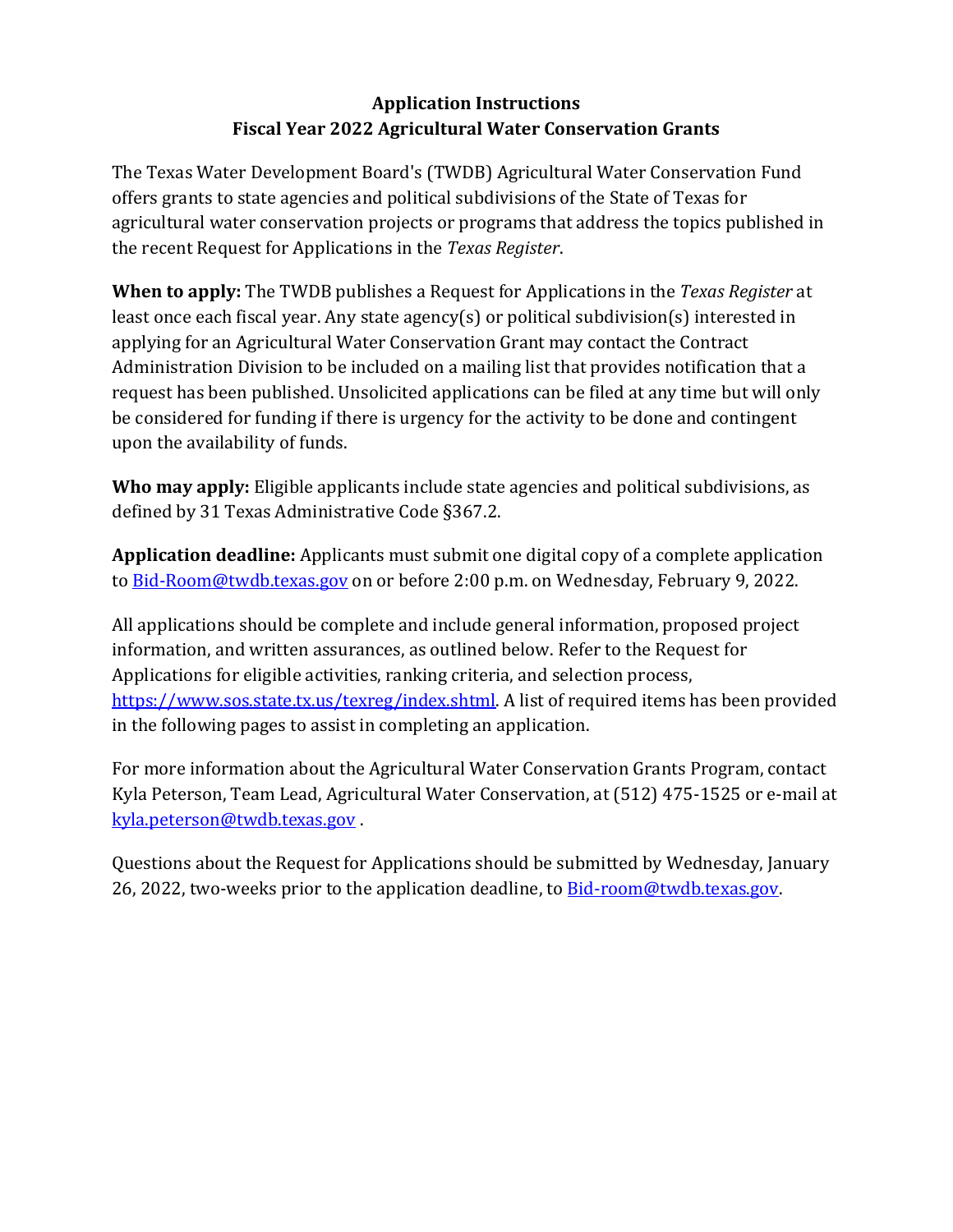### **Application Requirements**

Pursuant to Texas Administrative Code, Title 31, Part 10, Chapter 367, Section 367.5, applications should address each of the following requirements, in this order:

### **Section I. Administrative Requirements**

- 1. Applicant information including:
	- a. The official name of the applicant (political subdivision or state agency);
	- b. Mailing and physical address of the applicant;
	- c. Constitutional and statutory authority creating the applicant, under which the applicant currently operates; and
	- d. The applicant's Vendor ID or Federal Tax ID number.
- 2. Names and addresses of the individual or individuals with the legal authority to perform the acts of the entity and title of position (presiding officer, chairman, general manager, or agency administrator).
- 3. Name, address, title, phone number, and email address of the designated representative (contract manager, project manager, district engineer, or conservation program coordinator).
- 4. An affidavit from the individual with the authority to act on behalf of the applicant, or a certified copy of a resolution adopted, or minutes approved by the governing body with the authority to act on behalf of the applicant, which:
	- a. Identifies the amount that the applicant is requesting, local match contributions, verification that the grant will supplement rather than replace the funding of the applicant, along with the most recent annual operating budget of the applicant;
	- b. Authorizes the submission of an application on behalf of the entity; and,
	- c. Designates an authorized representative to submit the application and perform all reasonable and necessary action in support of the application and, if approved by the TWDB, to perform the terms and conditions of the award of money from the Fund.
- 5. Evidence of the applicant's commitment to water conservation; include appropriate excerpts from the applicant's management plan or conservation plan and examples of the applicant's existing conservation programs or projects.

## **Section II. Project Information**

- 6. Project abstract, location, and personnel
	- a. Brief project title and abstract, 150-words or less, summarizing the project goals, actions, and objectives, along with a water savings estimate;
	- b. A map of the geographic area in which the applicant is authorized to conduct such actions as are necessary for the proposed conservation program or project, and a description of the geographic area in which the project will occur; and,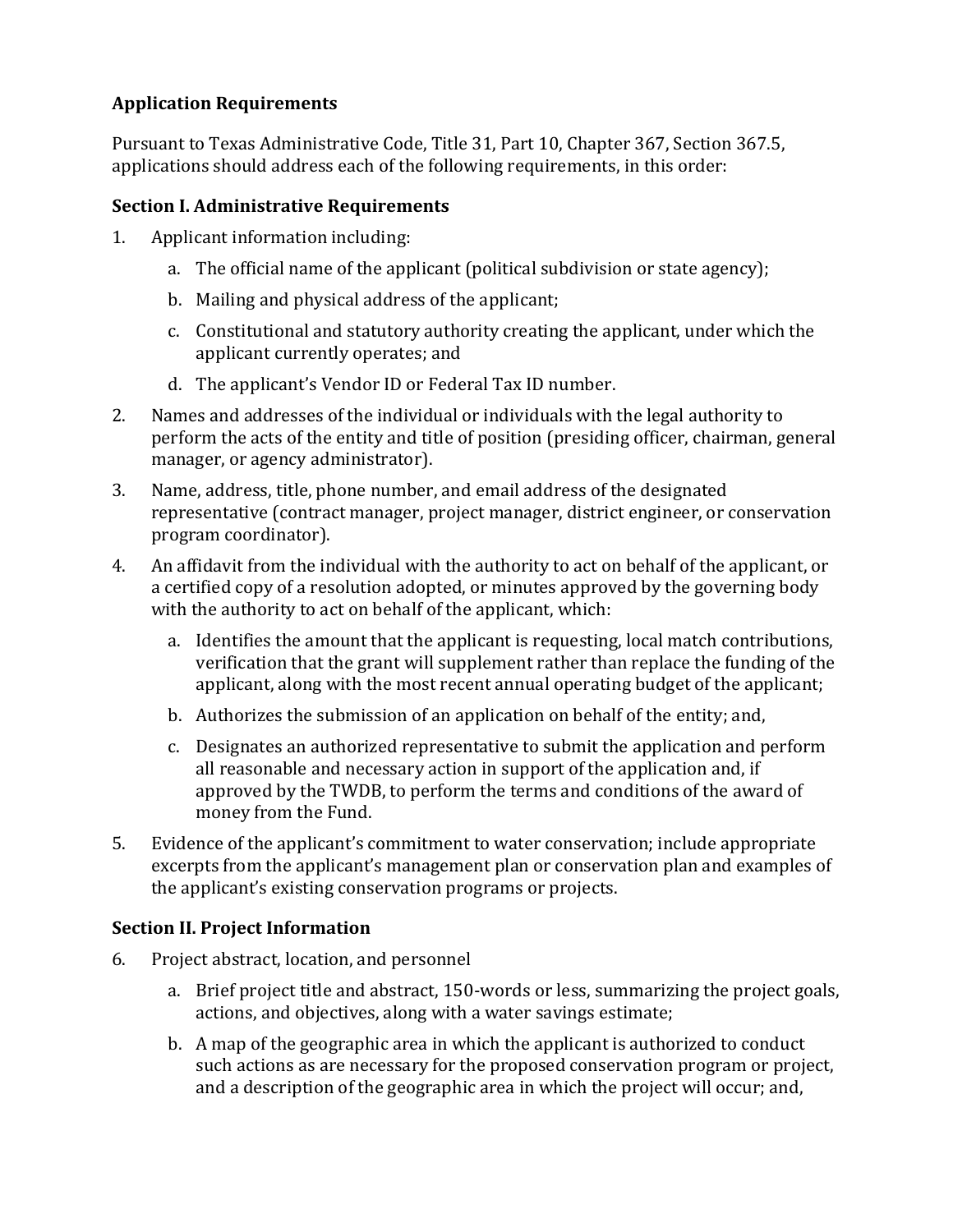- c. Identification of technical staff with the expertise needed to carry out this project, qualifications, and an estimate of what percentage of their time will be attributed to this project.
- 7. Budgets and supplemental funding
	- a. The amount requested, cost of each significant element of the project, and a reasonable and adequate justification of why this funding is needed;
	- b. Source of local match and an operating budget illustrating the financial need for the grant funds; and,
	- c. Proposed task and expense budgets for the program or project that identifies the total project costs by category. (See example budgets, in Section III.)
- 8. Project description, scope of work, and deliverables
	- a. Project description explaining the Agricultural Water Conservation Program Goals to be achieved through the project;
	- b. Scope of work with clearly identified tasks and an explanation of how each task will incorporate the Agricultural Water Conservation Project Actions and Objectives identified in the solicitation, along with the estimated completion dates for each task and project reporting timelines; and,
	- c. Deliverables (data, reports, plans, or other products) that the TWDB will receive through this project.
- 9. Water conservation benefits
	- a. Identification of an agricultural water conservation water management strategy in the most recent applicable regional water plan or state water plan;
	- b. An explanation of how the proposed project will implement the conservation strategy through the grant, explaining why it is needed and how it will serve the public interest, such as adoption of best management conservation practices and water saving innovations; and,
	- c. An estimate of the baseline water usage prior to the program or project; estimated water savings to be realized by implementation of this program or project; and, a description of monitoring procedures and methodology for calculating water savings.
- 10. Construction activities
	- a. If the proposed project involves TWDB funding for construction, the application shall include an engineering feasibility report signed and sealed by a professional engineer, in accordance with Texas Administrative Code §367.6; and,
	- b. If the TWDB funds would be used for construction of a conservation project that will require surface or subsurface disturbance of the soil or alter the existing vegetation, the applicant shall conduct an environmental assessment in compliance with Texas Administrative Code §367.7.